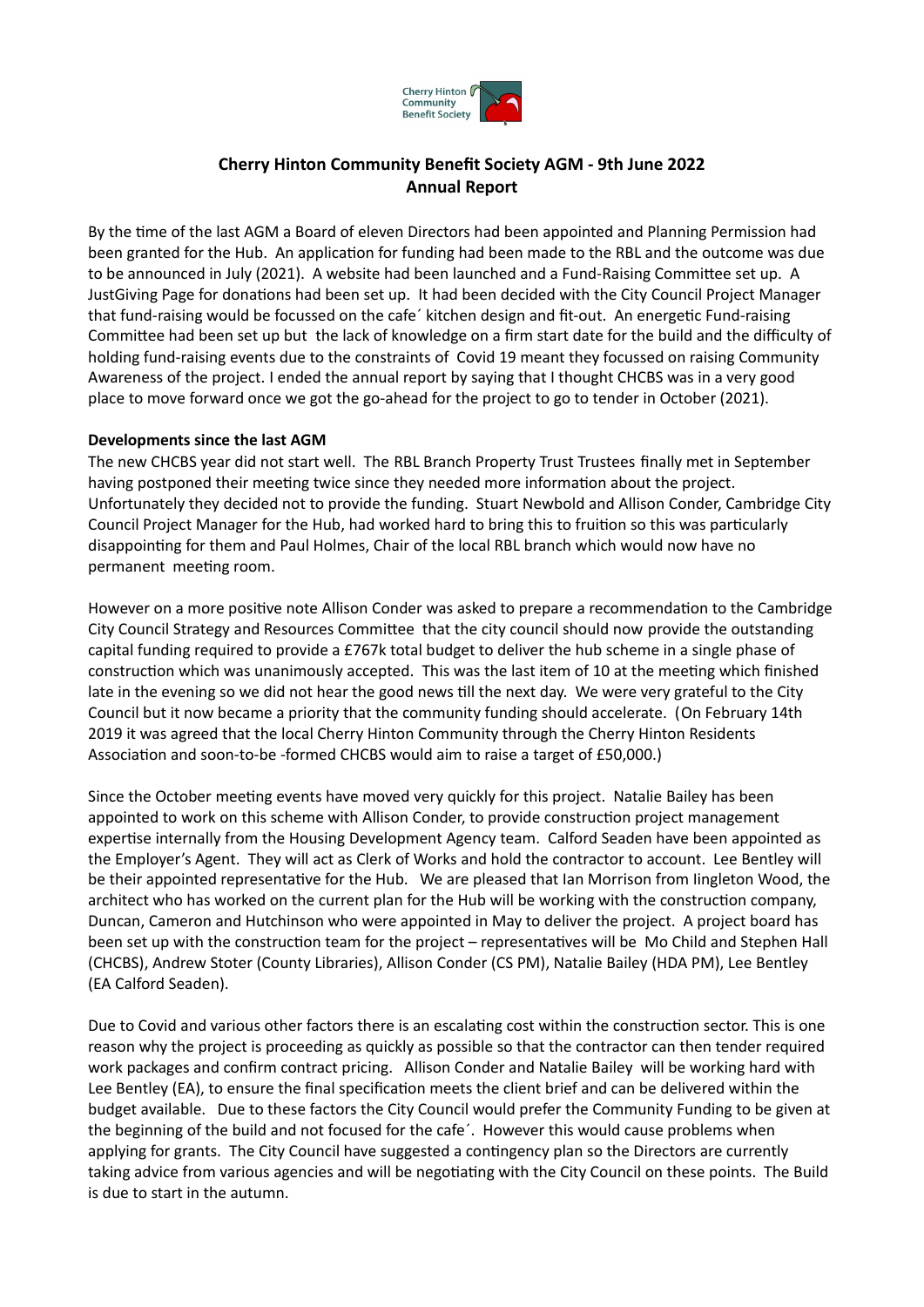#### **Trustees/Directors**

The Directors met for the first time at the 2021 AGM. Starting in September, when we met in person, they have usually been held monthly on Google Meet. A big vote of thanks to Stuart Newbold who as Secretary has written the minutes for the meetings.

Paul Holmes, a Founder Member and Chair of the RBL, felt unable to continue as a CHCBS director after the RBL decided not to provide funding to the Hub. We understood why he stepped down after the September Meeting but wish to thank him for helping us to set up the Community Benefit Society, open the Bank Account and appoint the directors.

Marny Wesley, who brought experience of catering to the Board has been on an extended leave of absence, keeping in touch by email, but is now back working on plans for the cafe´.

## **Directors' Activities**

### **Financial Group**

Prabhu Guptara was part of the original Strategy Group (Mark Ashton, Stuart Newbold, Roy Child and Mo Child) which made decisions before the Board of Directors first met and also represented us on the Steering Group as well as at various meetings with Cambridge City and County Officers. Prabhu joined CHCBS as Financial Director and saw us through setting up the bank account and getting Gift Aid. At present Prabhu is looking to move to London and this has led us to look at the way our Finances are managed.

The Financial Group consists of Roy Child, Stuart Newbold and Marny Wesley who will decide on strategy together with Prabhu while he is available. The Benefit Society has advertised for a volunteer book-keeper both on social media and the Residents Newsletters delivered to each home in Cherry Hinton. Daniel Harland, a qualified book-keeper, has volunteered to give us an hour a month to advise us but we still need someone to do the day-to-day book-keeping. Roy Child is doing this at the moment.

#### **Business Plan**

Roy Child has been working hard on the Business Plan with Stuart Newbold and Marny Wesley's help

#### **Health & Safety**

Stephen Hall has written a Health & Safety Policy with advice from CCVS

#### **CRM (Customer Relationship Management)**

Roy Child and Kate Jones have established a CRM system which we are starting to use. This will organise data and help us to use it more effectively.

#### **Communicating with the City Council**

Councillors Mark Ashton and Rob Dryden have continued to represent us with their City Council colleagues Mo Child and Stuart Newbold have represented CHCBS at regular meetings with the Project Manager. Mo Child and Stephen Hall (Maintenance) will represent us on the Project Board.

#### **Communications**

Roy Child manages the website. Kate Jones and Cathy Mcluskey manage Social Media. Numbers at the moment – all up from those given last year. Facebook 552 followers Twitter 56 followers Instagram 190 followers

#### **Volunteers**

There is a steady trickle of volunteers through the website and at events we have attended. A register of volunteers is now being set up on the CRM by Cathy McCluskey and Kate Jones.

#### **Training**

Directors have been taking advantage of courses run by CCVS and also use their advice.